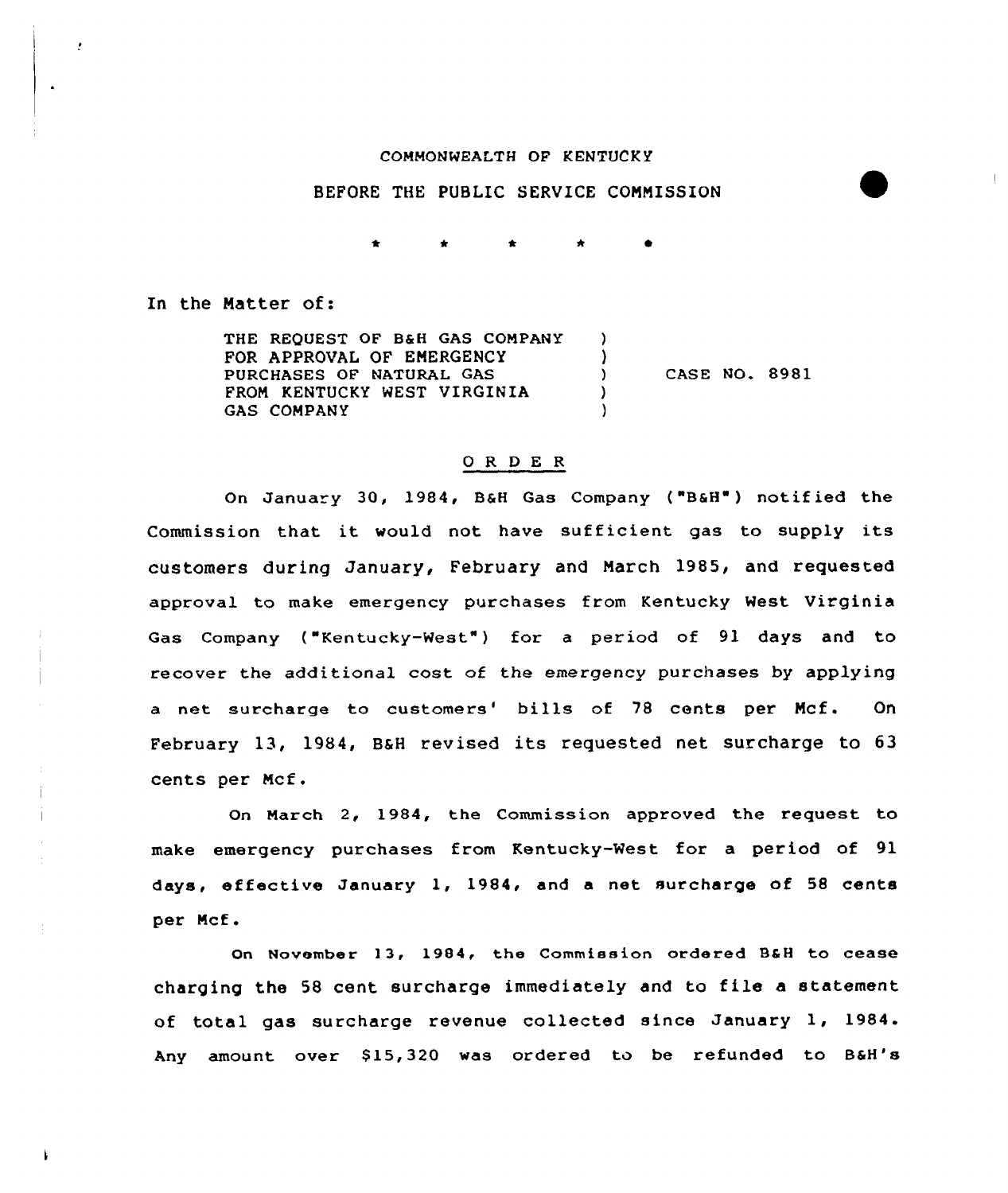customers. On February 26, 1985, B&H filed a statement reflecting that \$17,084 had been collected through the surcharge. This was an overcollection of \$1,764.

On March 22, 1985, the Commission ordered B&H to file <sup>a</sup> plan to refund overcollections to its customers.

On april 17, 1985, B&H requested permission to retain the \$ 1,760 in overco1lections to offset its December 1984 gas purchase cost from Kentucky-West. B&H stated that its customers were not charged for gas purchased from Kentucky-West in December 1984. On July 11, 1985, the Commission ordered B&H to comply with the provisions of the Commission's March 22, 1985, Order. Tn <sup>a</sup> letter filed on August 20, 1985, B&H requested an extension on the July 11, 1985, Order and a conference on the refund and the proposed purchased gas cost offset.

On October 25, 1985, the Commission granted B&H an extension of time to comply with the March 22, 1985, Order and reopened this case to investigate B&H's current financial situation and to allow B&H to present evidence not previously considered regarding the surcharge and the proposed purchased gas cost offset.

Information filed by B&H on December 18, 1985, and January 31, 19S6, shows that during the months of January through October 1984 B&H billed a 78 cent surcharge to approximately 21,902 Mcf, producing \$17,084. B&H's December 1984 gas purchase cost from Kentucky-West did not result in B&H underrecovering its gas cost in 1984. The calculation in Appendix A shows that in 1984 through gas cost included in base rates, the surcharge and a

 $-2-$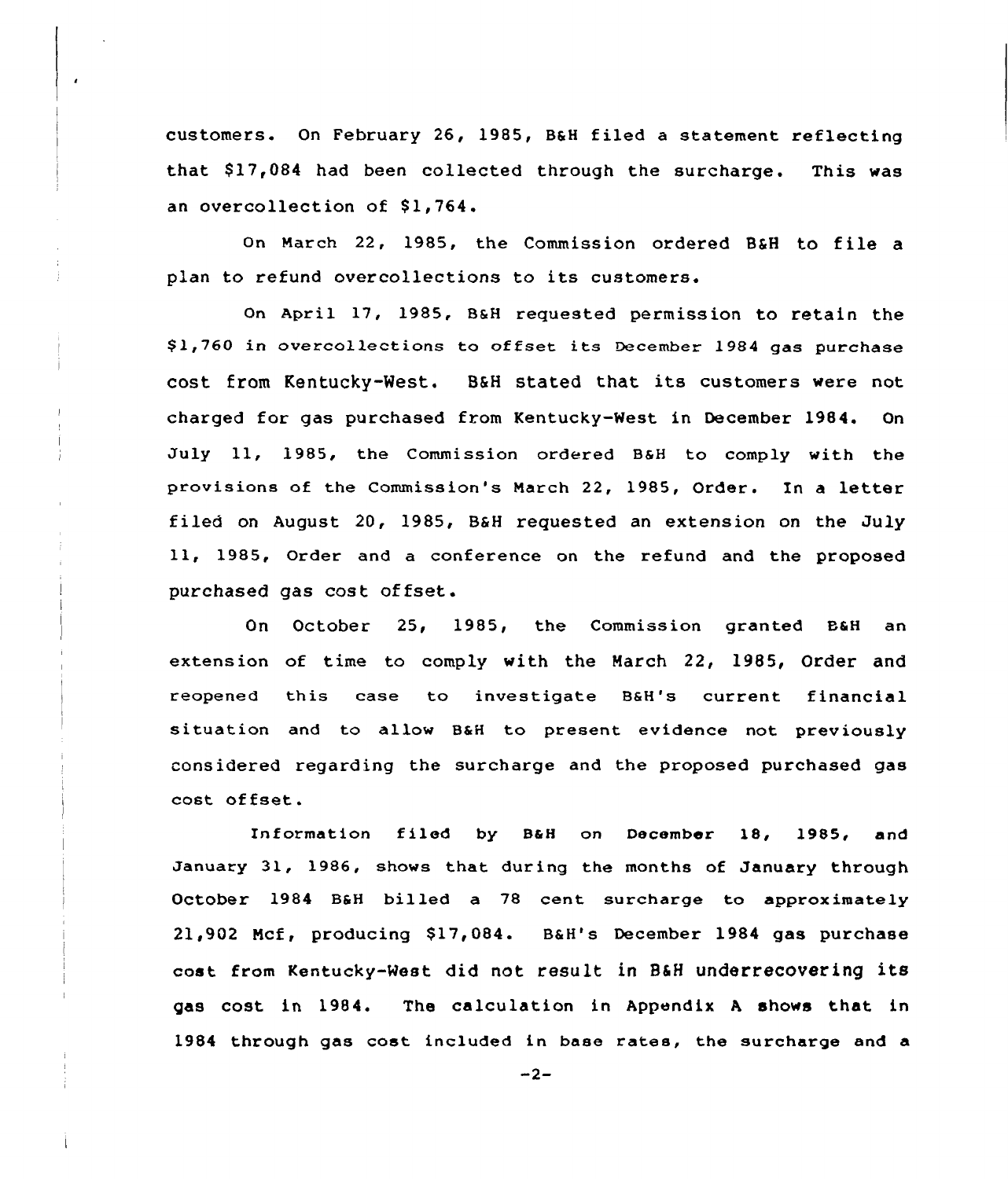PGA increase  $B\&H$  collected approximately \$3,500 more than its purchased gas cost net of refunds. No information has been filed in this case showing that BaH is financially unable to refund the \$1,764 surcharge overcollection.

After reviewing the record in this case and being advised, the Commission is of the opinion and finds that:

1. B&H should refund \$1,764 in surcharge overcollections to its customers as soon as possible.

2. All provisions of the Commission's Order issued March 22, 1985, in this case should remain in full force and effect.

IT IS THEREFORE ORDERED that within 30 days of the date of this Order B&H shall comply with the provisions of the Commission's March 22, 1985, Order in this case by filing a plan to refund all overcollections to its customers.

Done at Frankfort, Kentucky, this 25th day of February, 1986.

PUBLIC SERVICE COMMISSION

C.D. 7 temental

Chairman<br>Zuine VI Welleaunch

ATTEST

**Secretary**